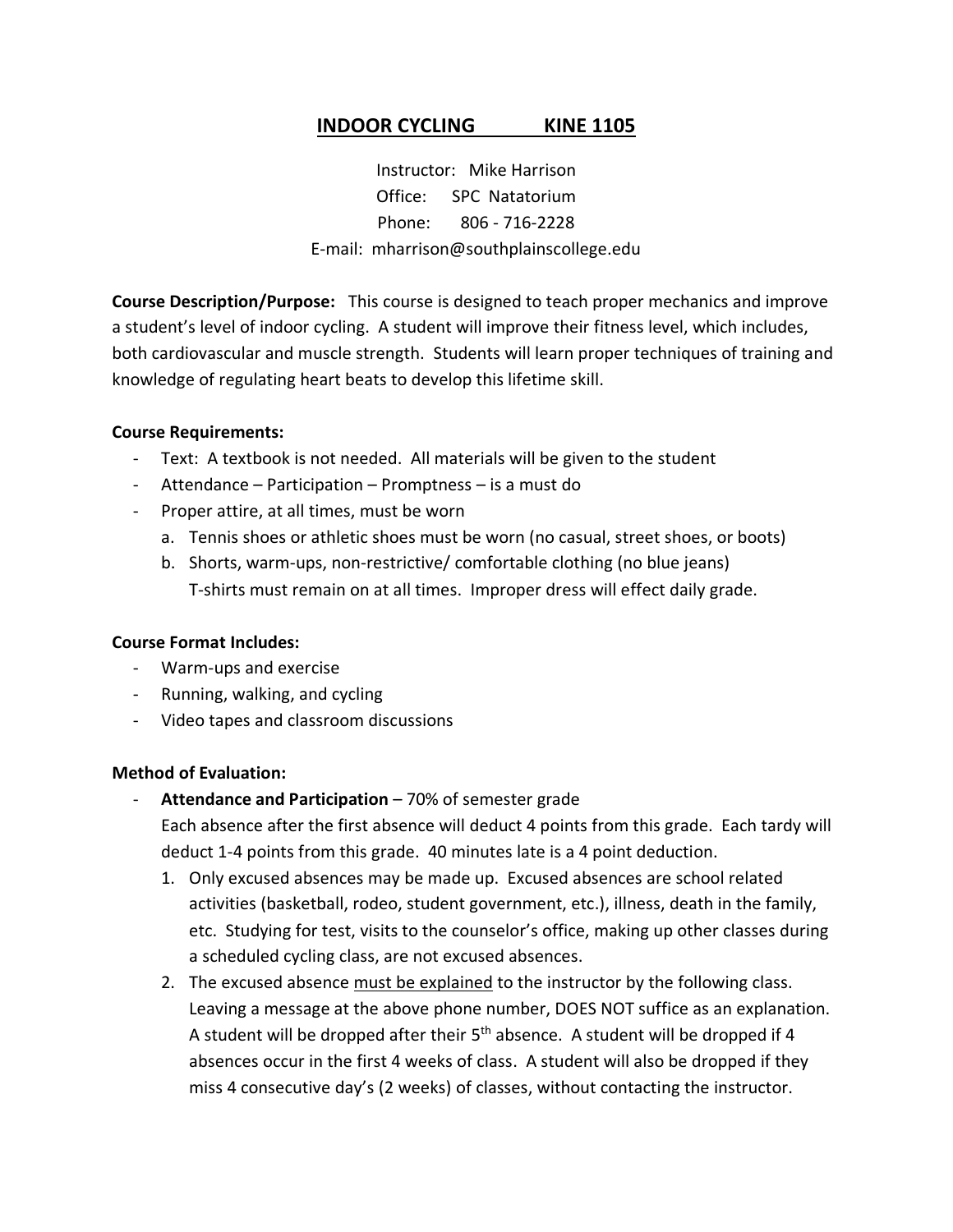- 3. If the student fails to tell the instructor about the excused absence by the following class, it will be marked as an unexcused absence, and the student will not be able to make the class up.
- 4. A maximum of 2 excused absences may be made up (excluding school related activities). Last day to make up excused absences is
- 5. A tardy may not be made up. Tell the instructor of any reason for an excused tardy. Receiving a total of -4 points for tardies, is equivalent to an absence.
- 6. Procedure for making up an excused absence.
	- a. Attend another SPC cycling class. If attending another instructor's class, be sure to use cycles that are not being used. Place you name, the date and time of the class, and have the instructor sign the paper, for your attendance.
	- b. Attend another of Mike Harrison's classes.
- 7. Participation and promptness is a must. A student must participate in all areas of the class. A deduction in the daily grade will result if student fails to actively participate.
- **Test's** 20% of Semester Grade

Two test will be given throughout the semester. These test will cover everything learned including first day handouts, heart rate information, lectures, videos,muscles used and techniques.

- **Final** 10% of Semester Grade
	- 1. The final exam will be comprehensive.

All students must take the "final" unless they can fulfill the exemption requirements. Exempt:

- a. If student does not have more than one absence and-
- b. Holds a 70 or better on the average of their two test.

## **ADDITIONAL INFORMATION:**

- 1. Lockers are free and are on a first come first serve basis. Students will provide their own locks and must remove them at the end of the semester. Let the kinesiology office know which locker you reserve.
- 2. Student provides all of their own personal shower items.
- 3. No cell phones during class. Make sure they are silenced.
- 4. Water is all that is allowed in class unless other food or drink is required for special circumstances. Let instructor know.
- 5. Please use restroom and be prepared for class.

LAST DAY TO DROP CLASS: \_\_\_\_\_\_\_\_\_\_\_\_\_\_\_ FINAL EXAM DATE & TIME: \_\_\_\_\_\_\_\_\_\_\_\_\_